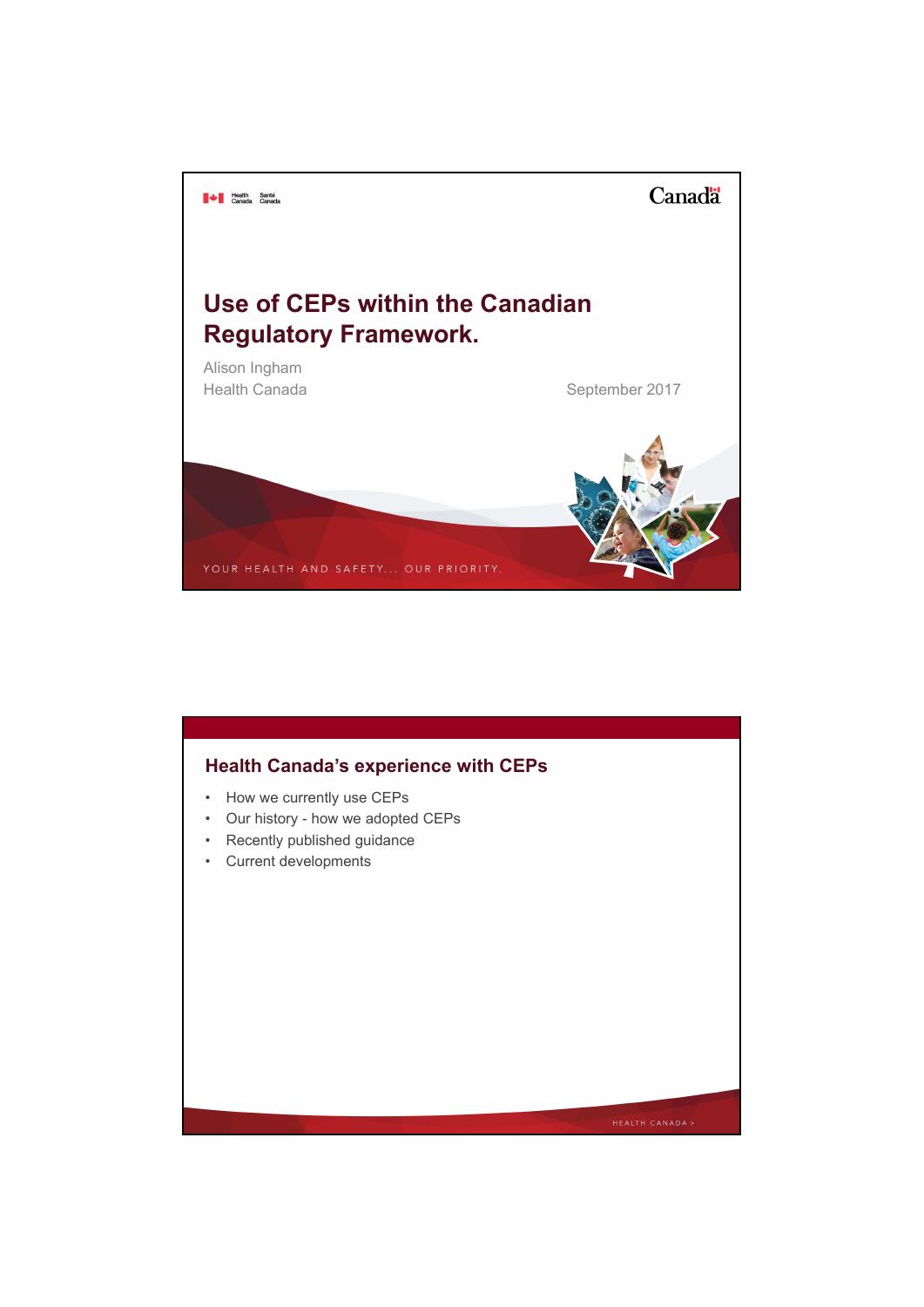# **CEP use in Canada**

- Process from 2007 to today Use of CEP in conjunction with an ASMF
	- ASMF submitted but not assessed
	- From 2012, ASMF can be assessed if differences are proposed from what has been submitted to EDQM (minimal assessment performed and only to assess the differences)
- Process from August 21, 2017
	- CEPs can now be submitted in lieu of an ASMF
	- Minimal API information required in Module 3
	- Drug product manufacturers specifications and analytical methodology assessed as necessary (e.g., different analytical methods, testing relevant to the proposed dosage form such as particle size distribution, polymorphs)
	- Retest period assessed if not covered by CEP or the applicant proposes a retest period that is longer than that listed on the CEP
	- If detailed information is provided on the API in Module 3 it is not assessed

# **Confidence Building exercise**

- Process occurred over several years starting in 2004
- Overall findings the EDQM evaluation process is similar to that done by Canadian assessors and the confidence building exercise confirmed that the evaluation is considered equivalent
- Findings based on:
	- Initial visit to EDQM (2004) to study assessment process, example files, SOPs
	- Involvement in the assessment of API dossiers during evaluation sessions
	- Pilot program between 2007 and 2017 where CEPs were accepted along with an ASMF. Initially the MF could still be assessed, but it rapidly became clear that the MF need not be assessed.
	- EDQM guidelines for assessment indicate that the scope and rigour of the assessment is equivalent to the assessment that would have been performed by Canadian assessors
- Legal opinion on acceptance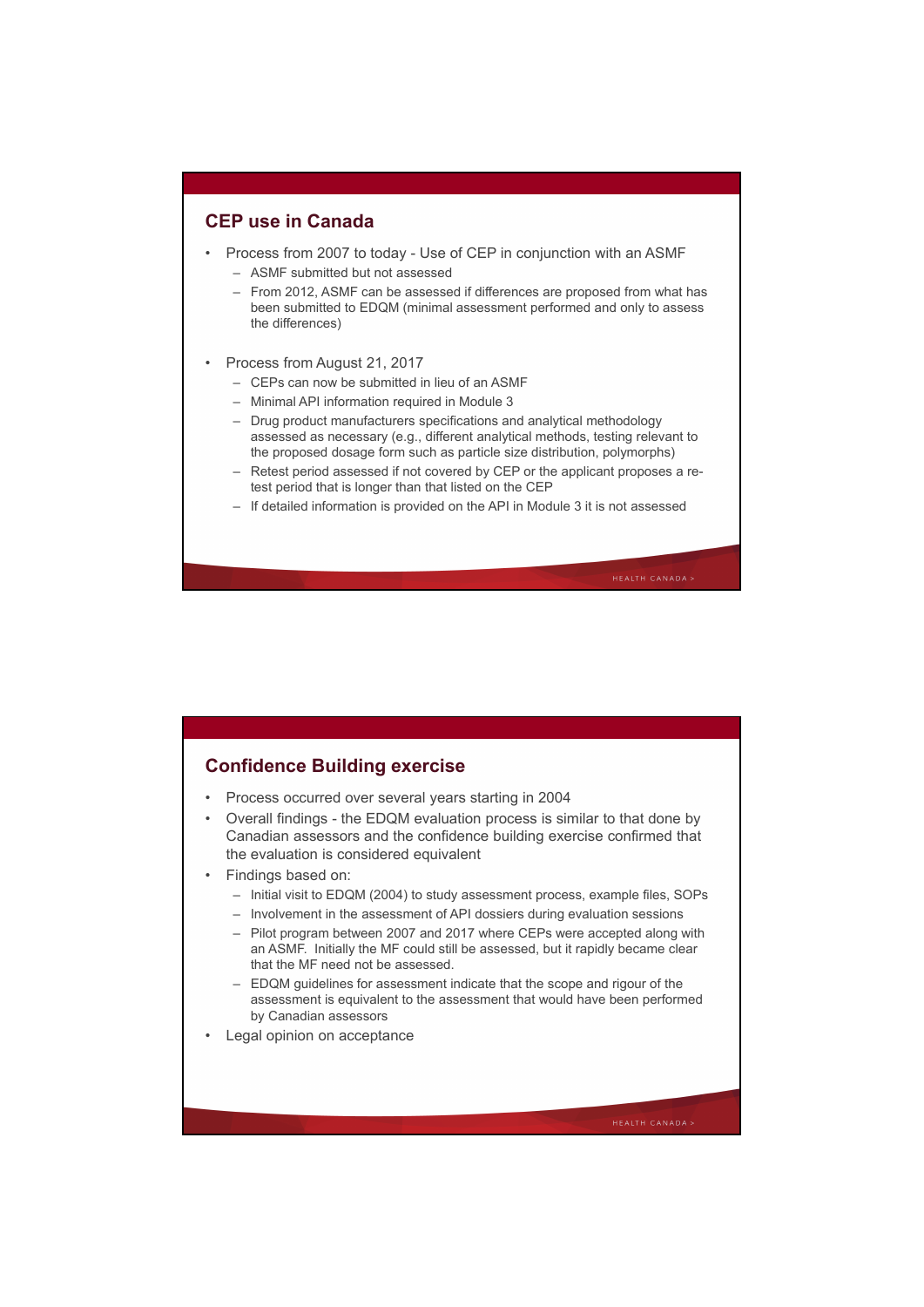

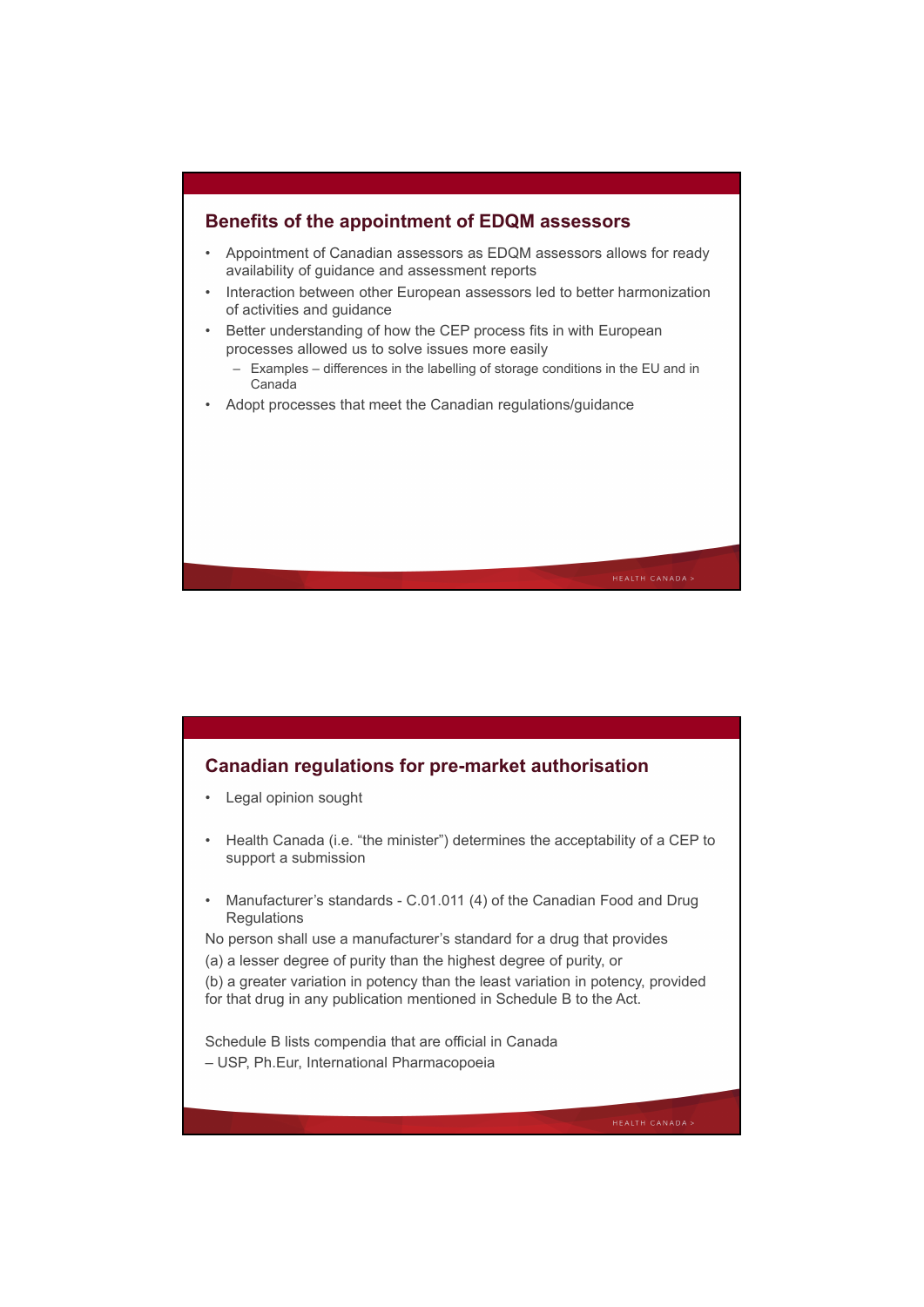# **Health Canada Guidance Document**

- **Title: Use of Certificates of Suitability as supporting information in Drug Submissions**
- Applicants now have the option to file a CEP in lieu of having an ASMF filed with Health Canada

• Provides details and guidance for managing the CEP lifecycle (e.g., regulatory filing procedures for post-approval changes, actions for suspensions/withdrawals of CEPs)

- Consultation on the guidance January May 2017
- Published and implemented on the 21st August 2017
- No significant experience to date with the guidance due to it's recent publication
- Expected that the guidance will be updated if necessary on a 2 year schedule

# **Why do we ask for Attestations?**

- Based on experience with the confidence building exercise
- Found that manufacturers were not providing ASMFs with identical data to that seen on the CEPs.
- Examples
	- USP standard declared and testing to the USP monograph proposed
	- Additional purification steps
	- Different batch sizes
	- Different declaration of the starting material
- Easily dealt with when we have a MF and data to assess, but not appropriate when no data/ASMF being provided.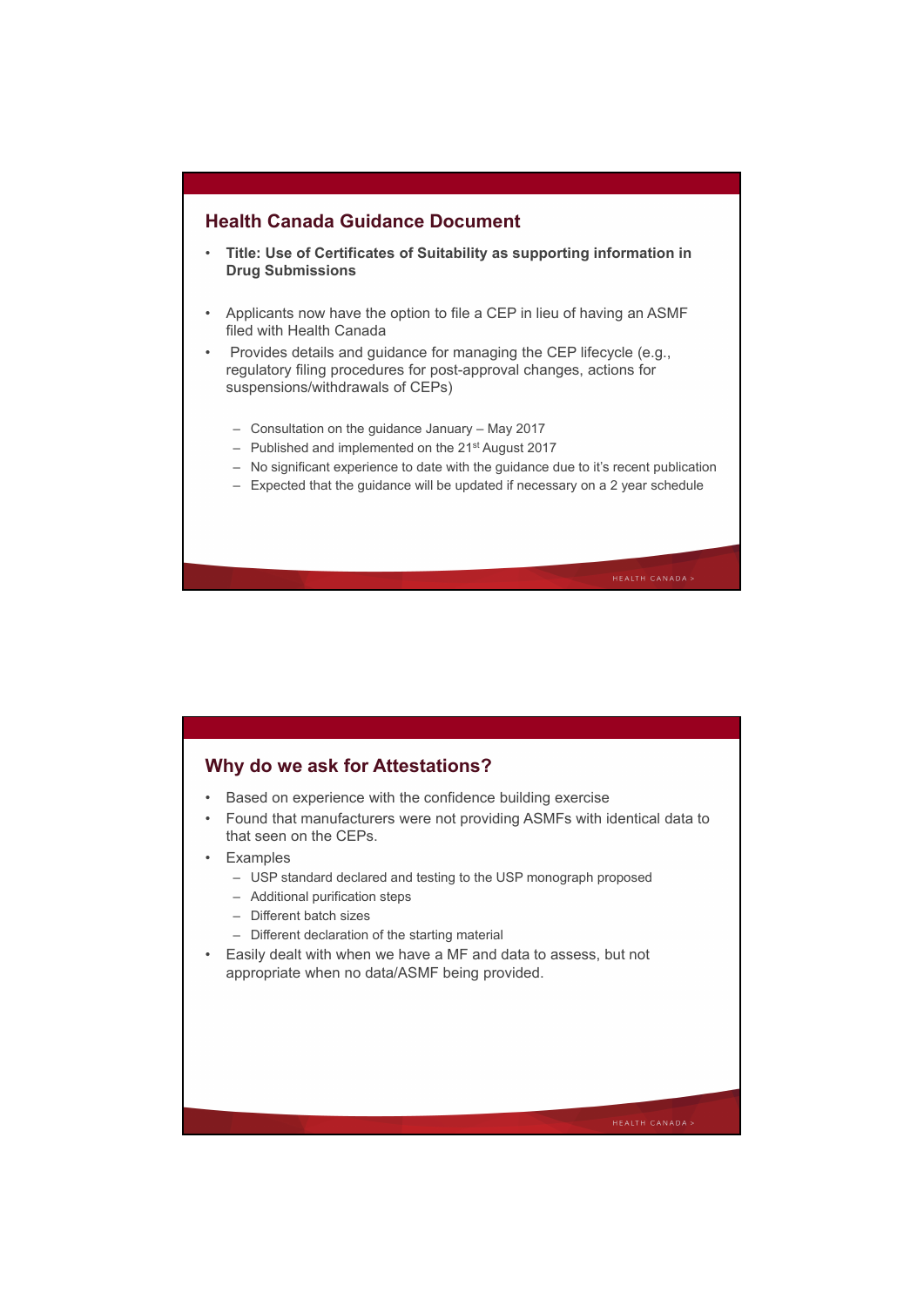# **Attestations from the API manufacturer**

- I attest that [API Manufacturer Name] will provide Health Canada with a copy of the entire EDQM dossier and associated correspondence in electronic form on request from Health Canada.
- I attest that GMP for APIs will be applied commencing with the introduction of the starting material authorised by EDQM.
- I attest that there have been no significant changes (i.e. no level 1 changes) in the manufacturing method and controls following the granting of the CEP, or its last revision, by EDQM.
- I attest that any conditions/additional tests attached to the CEP by the EDQM and any tests and limits additional to those in the Ph. Eur. monograph required for the intended use of the substance will be applied to each batch of the drug substance destined for the Canadian market.

# **Attestations, cont……**

- I attest that the in-house method [insert reference to in-house method(s) not mentioned on the CEP has/have] been submitted to the EDQM and are used as described in the dossier submitted to EDQM.
- I attest that the API that will be produced for the Canadian market will be manufactured in a manner using a manufacturing process that is identical to the route evaluated by the EDQM and that any in-process tests or tests of intermediates submitted to or requested by EDQM will be applied in the manufacture of the API destined for the Canadian Market.
- I attest that the specifications provided to the applicant reflect the final set of API specifications and the in-house method(s) listed on the specifications which were submitted to and assessed by the EDQM.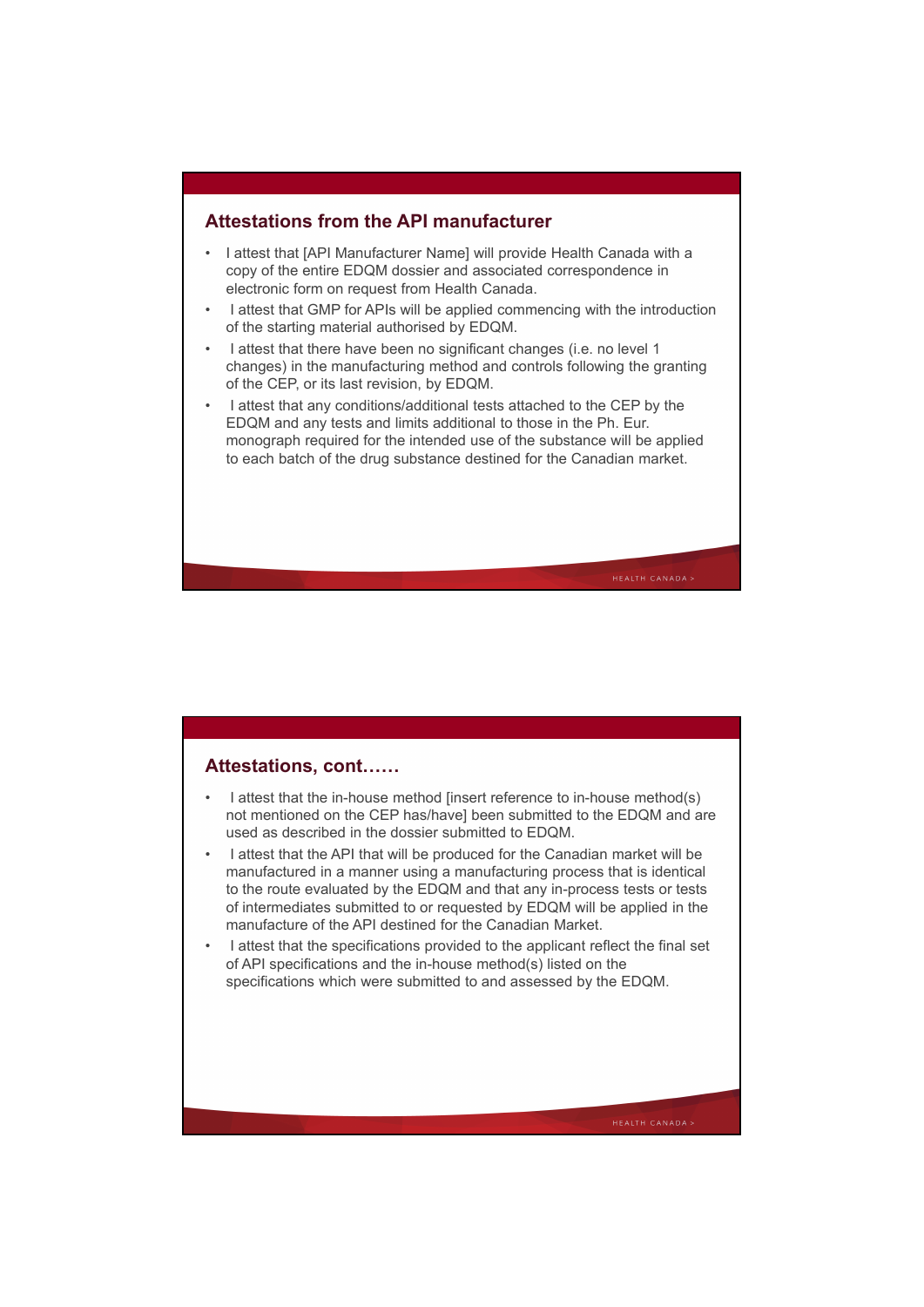# **Data requested is NOT FOR ASSESSMENT**

• Except where no retest period is on the CEP, the data requested to accompany the CEP is not requested for assessment.

## **2.2.1 Section S.2**

- Section S.2.1 should confirm that the API will only be sourced from the manufacturing site(s) listed on the CEP.
- A detailed chemical flow diagram should be included under section S.2.2 (a) to declare the starting material as accepted by the EDQM.
- **2.2.2 Section S.3**
- All potential impurities in the API should be provided in a tabular form including a brief description of whether impurities are process related and/or degradants. The information should be sufficient to complete the impurities section in the Certified Product Information Document (CPID) and the submission should declare impurities which are not routinely tested in the API but may need testing as a part of the justification for changes to the API manufacturing process.

# **Ph.Eur. Standards vs USP standards**

- Many products on the Canadian market are also produced for the US market
- Since both the Ph.Eur. And the USP are official compendia in Canada, we find that declaration of standards is roughly split between Ph.Eur. and USP
- When a CEP is available, many drug product manufacturers want to claim USP standards
- Pilot process allowed us to develop methods and guidance to allow for declaration of a USP standard but still allowing the CEP use
	- Process mainly involves assessment of equivalence of USP and Ph.Eur. methods
	- Not ideal our preference is that the Ph.Eur. standard is declared, but efficiencies gained from acceptance of the CEP are greater than the work necessary to confirm that the testing and declaration of a USP standard is appropriate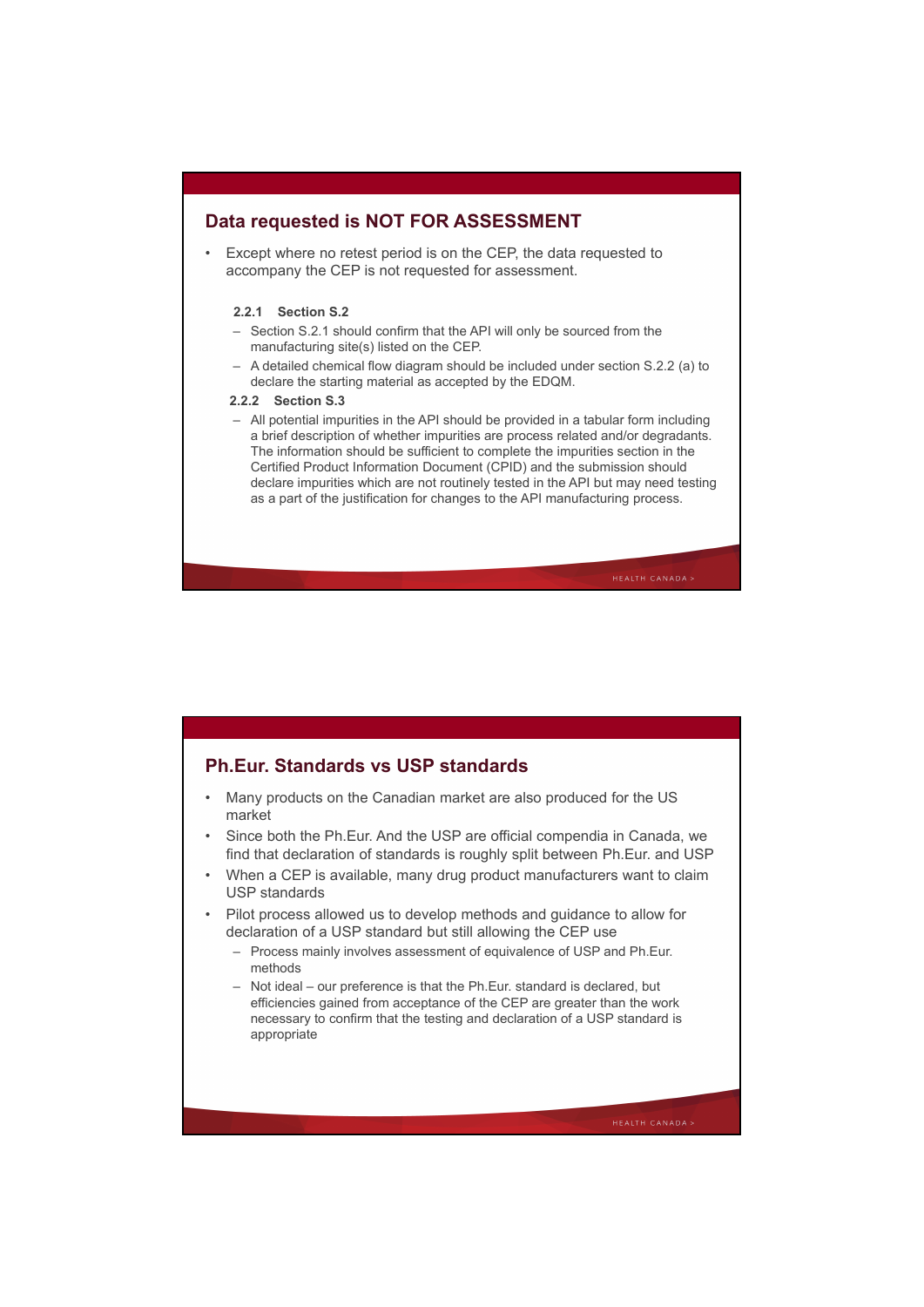# **Text from guidance re standards**

• A CEP can be filed in partial support of a drug substance standard other than the Ph.Eur. standard. For example, if a United States Pharmacopeia (USP) standard is declared, then supporting documentation submitted should include equivalency of methods with the USP standard. The specifications (including the related substance method) used to control the drug substance should be the same specifications and method as submitted to the EDQM. If USP methods are not used in addition to the methods used to claim a Ph.Eur. standard for USP specific impurities (i.e., if a house method is used or the Ph.Eur. method used differs from the USP method), the suitability of the specification to show conformance to the USP standard should be addressed.

# **Results of the consultation on the guidance**

- Some applicants find the process overly onerous
- **Examples** 
	- Having to provide the attestations and limited API information in Module 3.
	- Applicants want more flexibility to make changes within the Annual Notification category of as per Canadian guidance for post-Notice of Compliance Changes
- Otherwise consultation comments were to request clarity on the scope of what is acceptable and what differences are allowed between EDQM accepted specifications/method of manufacture and Canadian proposed specifications while remaining within the scope of the framework.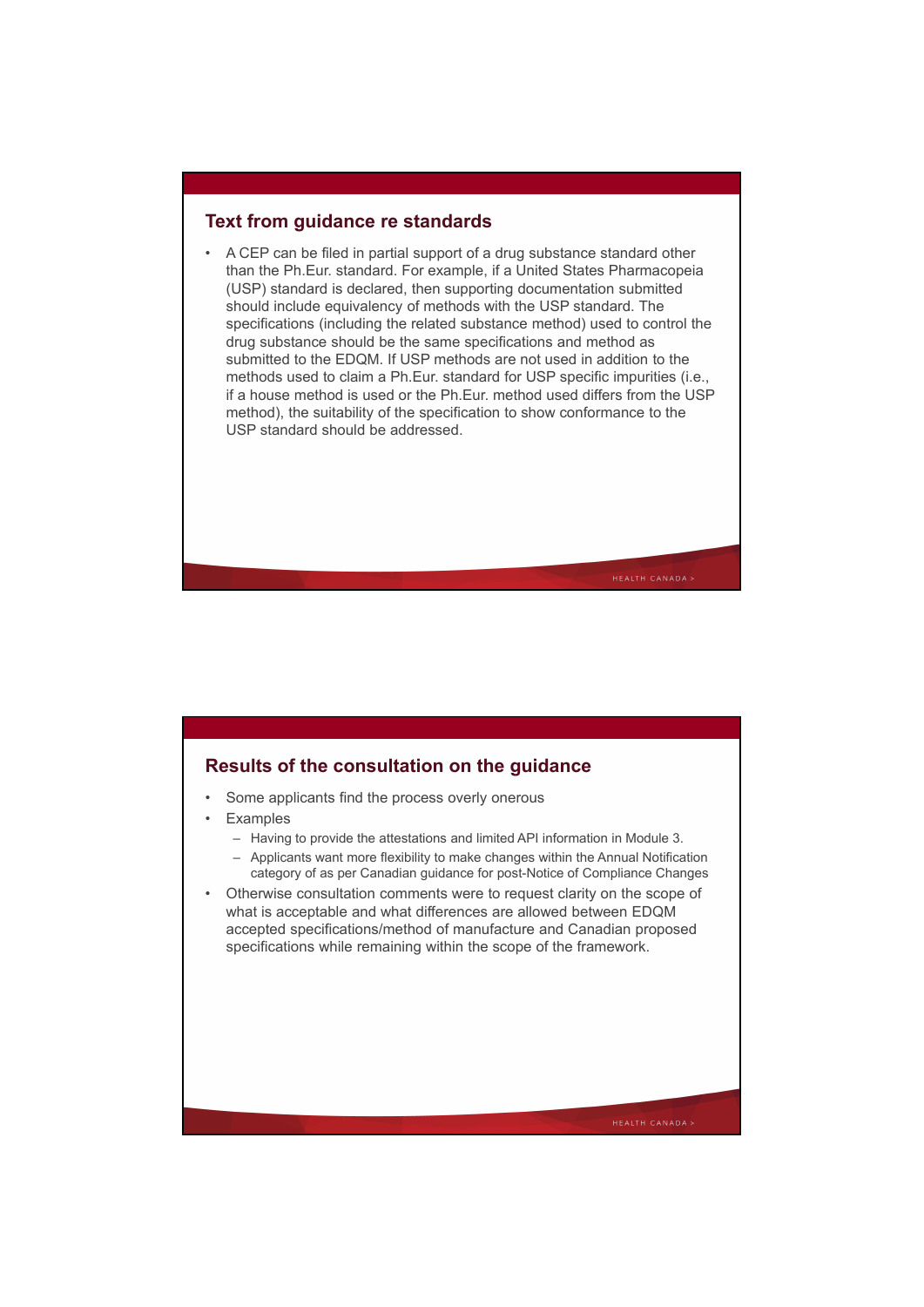# **CEPs provided in partial support of the submission**

- Same process as previously an ASMF should be provided, however the CEP can be provided in partial support of the submission and to expedite the assessment process.
	- For a sterile API, complete information on the sterilization processes used for the API and the container closure system as well as complete results of their validation should be provided in the submission to Health Canada and the CEP can be used to support the steps prior to the sterilization steps.
	- In cases where the API does not have a CEP, a CEP can be used to support a starting material when a Pharm. Eur. monograph exists for this material and subsequent transformations are fully described in the Active Substance Master File (ASMF).
	- A CEP can be filed in an ASMF for similar forms of the same API (e.g., hydrates vs. anhydrate) to support aspects of the manufacturing and/or testing of the API. A side-by-side comparison table of the information filed in the EDQM dossier for the CEP and the information filed for the form represented in the ASMF should be provided in Section 1.0.7 General Note to Reviewer.

# **Use of foreign reviews in Canada**

- Two broad frameworks for acceptance of Foreign review reports:
	- 1. The CEP framework, where the certificate is accepted and assessment is administrative.
	- 2. Use of a copy of the foreign review report as part of the assessment procedure
- Assessors report that there are few efficiencies gained with using foreign review reports
- The CEP framework is found to be efficient, and time savings are significant in comparison to either a complete assessment or to using a foreign report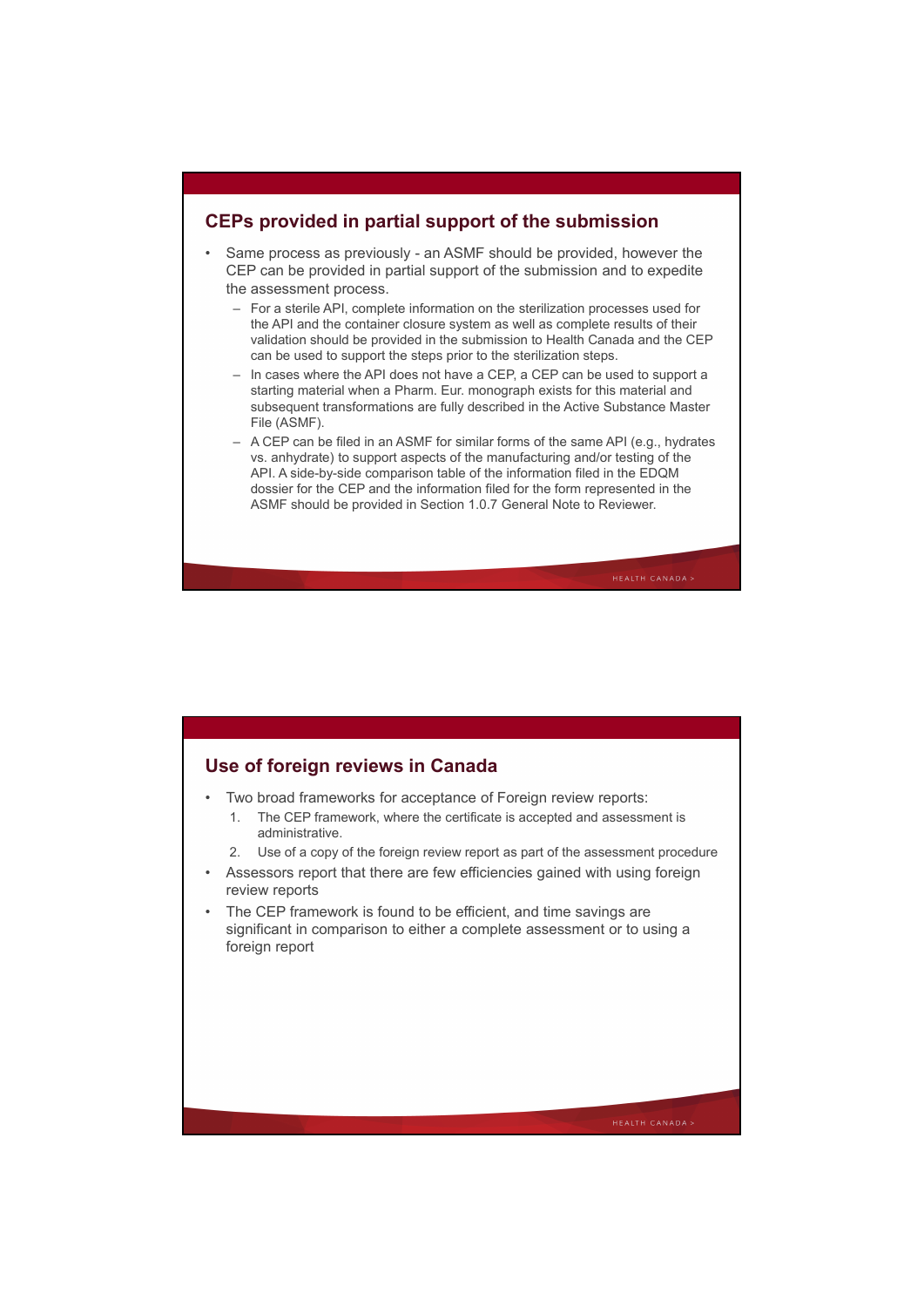# **Next steps**

- CEPs have been accepted since 2007. The scope of this acceptance was limited to TSE certifications, and CEPs for synthetic and semi-synthetic APIs.
- CEPs for Sterile APIs and fermentation products have not been accepted to date. The proposal is to expand the scope of acceptance of CEPs to include sterile APIs and fermentation products.
- BPS will accept CEPs for sterile APIs or APIs produced by fermentation with an ASMFs to complete confidence building exercise.
- This would subsequently allow for inclusion of these CEPs in the scope of the CEP Guidance document during the biannual updates to the guidance.
- As we gain knowledge and work within the framework of the new guidance, if there are opportunities for a less onerous process while still ensuring that it meets Canadian regulatory requirements, changes will be considered.